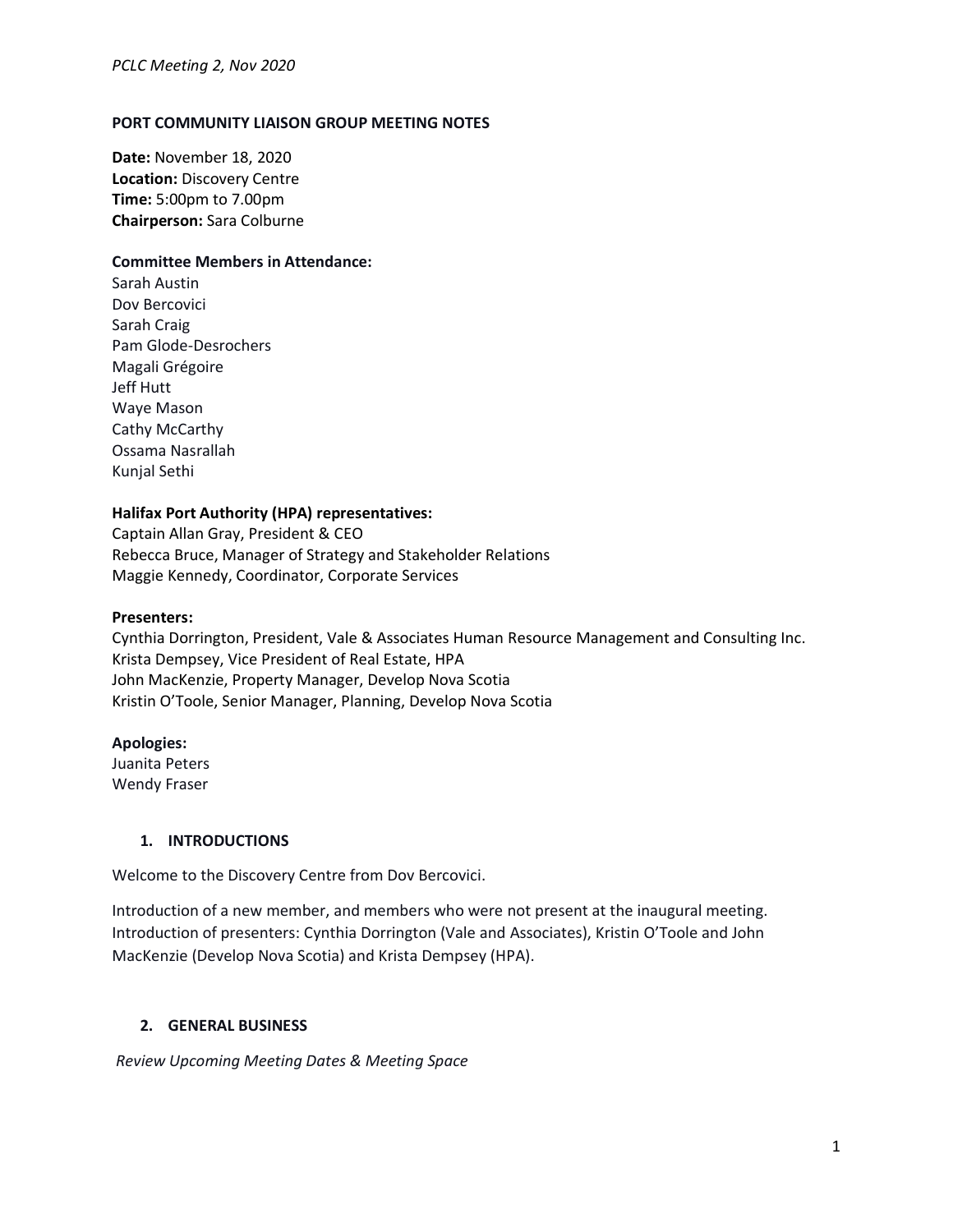Dates for 2021; every second month on the third Thursday (exception for March due to Spring Break). Planning for meeting space will include virtual and in-person (pending Covid-19 restrictions).

## **Action items:**

- Posting of 2021 schedule to members
- Recirculate survey on members' accessibility to participate virtually

# **3. PRESENTATION**

## *Title: Enterprise-Wide Diversity, Inclusion & Engagement Project Presenter: Cynthia Dorrington, Vale & Associates*

Cynthia introduced what an enterprise-wide diversity and inclusion engagement project is and research outlining how Canadian businesses are addressing diversity, inclusion and engagement. Cynthia began the project in August 2020, and to date, HPA has defined its Diversity Vision Statement. As the process continues, HPA will develop a diversity policy and continue with the change initiative by the commitment from senior management, training and education, metrics and responsibility and accountability.

### *Presentation Q&A*

For the Q&A portion, the presenter asked the committee members two questions:

- What information do you feel will be important or advantageous for communities to know?
- What does engagement look like to your communities?

The members' responses will be used to inform the policy development phase of the project.

#### **Action Items:**

- Continue to collect feedback from the committee on the proposed questions
- Continue to bring updates on the progress of the Enterprise-Wide Diversity, Inclusion & Engagement Project to the committee.

# **4. PORT REPORT**

### *Update on the HPA activities and news Presenter: Captain Allan Gray*

- There were no Safety Incidents and no Environmental Incidents to report.
- The HPA is participating in the Halifax Regional Municipality's community consultation forum known as "Shape Your City" regarding the Windsor Street Exchange Project. The project involves the redesign of the intersection of Bedford Highway, Windsor Street and Lady Hammond Road. The goals of the project are to add active transportation connections and transit priority measures through the intersection, improve the movement of vehicles and goods through the area, and improve the safety of all road users.
- The HPA is in the planning stages of a new Marine Container Examination Facility (MCEF) and associated access route to Fairview Cove Container Terminal. An appropriate MCEF within the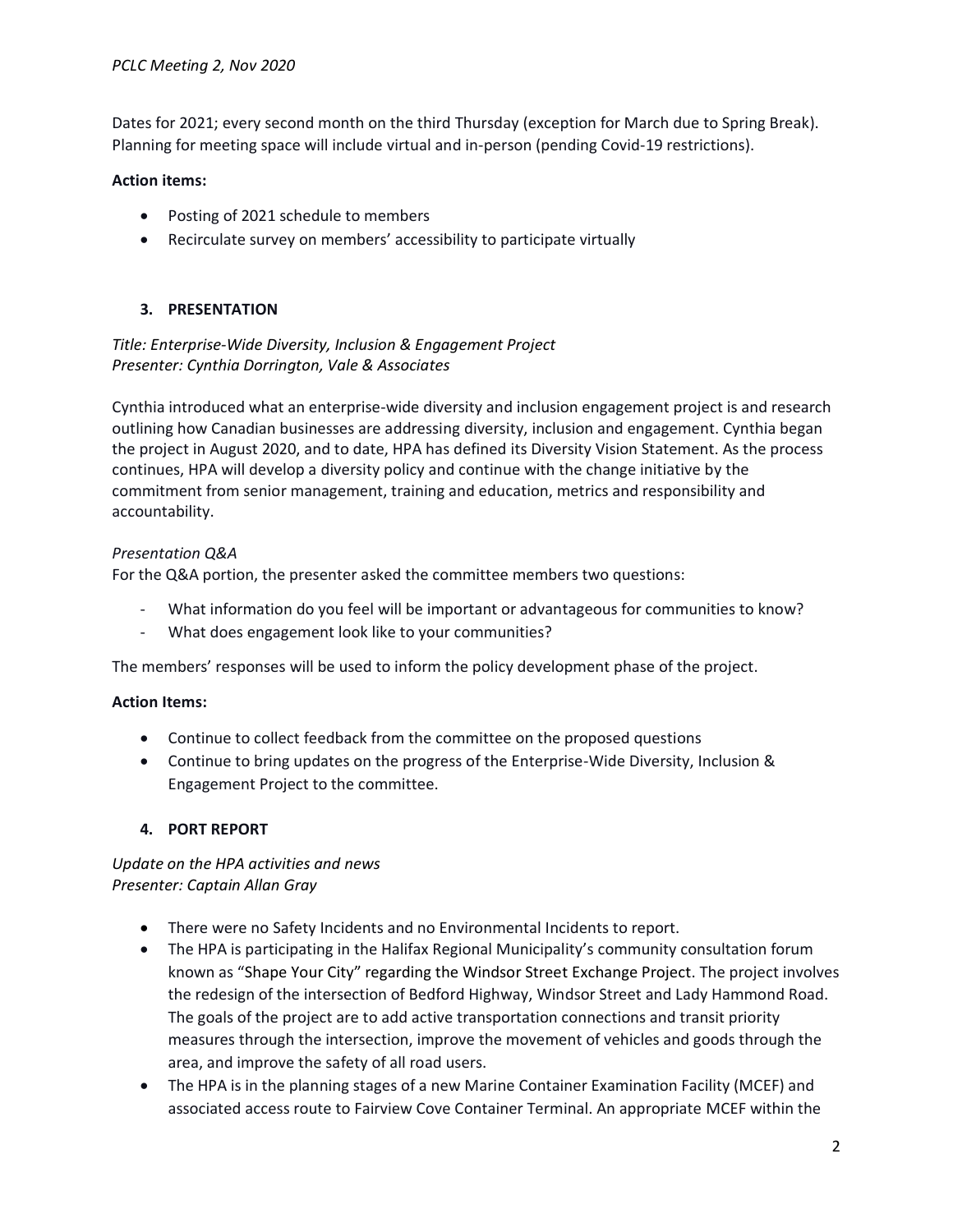Port of Halifax is required to optimize rapid and reliable container inspections for the Canada Border Services Agency. This facility must be safe, secure and efficient to maintain ongoing international intermodal operations at the Port. This project would have several advantages in increasing fluidity through this portion of the supply chain.

- The HPA recently conducted Public and Stakeholder Opinion Research. The research was conducted through a survey designed to measure perceptions of the Port of Halifax, its current operations and plans. Participants were also asked to share their opinions towards the HPA Guiding Principles. The HPA will use the survey data to guide the HPA in community and stakeholder engagement planning.
- The official opening of the South End Container Terminal Extension took place in late October. With the extension project finished, the South End Container Terminal operated by PSA Halifax now has the longest and deepest container berth in Eastern Canada with 800 metres continuous length and 16 metres depth.
- The HPA received a letter of recognition from the Federal Minister of Environment and Climate Change, recognizing the 2018-2019 Port of Halifax Sustainability Report. HPA has incorporated the World Port Sustainability Plan (WPSP) goals and the United Nations Sustainability Goals (UNSDGs).

# *Q&A*

Question on the HPA planning for environmental incidents in the harbour. The presenter discussed the HPA Marine Safety Management Plan. The question led to further discussion on the HPA sustainability strategy and sustainability being the platform for planning.

# **Action Item:**

• Once completed, the HPA will share the Public and Stakeholder Opinion Research Report with the committee.

# **5. ITEMS BROUGHT FORTH BY COMMITTEE**

*Item: Information on boundaries on the boardwalk; where does the HPA mandate end and Develop NS begin, and information on water rights and reclaiming land or building out into the harbour. Presenters: Krista Dempsey (HPA), Kristin O'Toole and John MacKenzie (Develop NS)* 

The HPA is governed by the Canada Marine Act, which encompasses the Letters Patent (1999). The Letters Patent states what the HPA can do as a Port Authority. It states the land holdings, given assets and certain land and water lots for the port to manage.

Develop Nova Scotia is a Provincial Crown Corporation governed by a private-sector board. Their overall purpose is to make Halifax a place where everyone can belong. Develop NS focuses their work on three pillars: thriving communities, authentic destinations and working waterfronts. Through their work, they want to attract people to visit, invest and to live.

*Q&A*